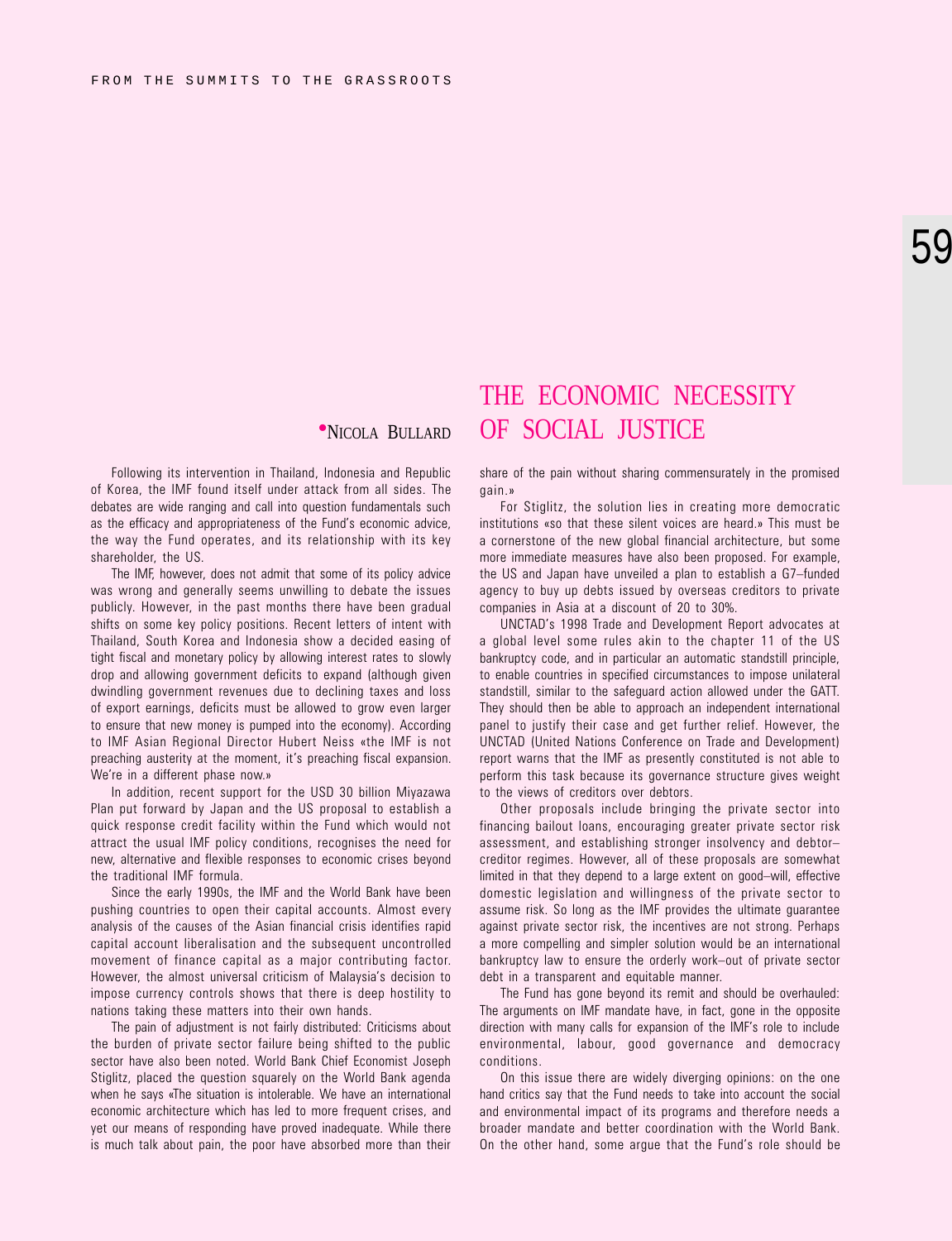limited to preventing a breakdown in trade due to short-term balance of payments difficulties, and that the strictly stabilising role of the Fund should be de-linked from the long-term development mission of the Bank and other multilateral development agencies. The main drive behind this argument is that the Fund is not a democratic, accountable or transparent institution, and therefore should not be given the authority to make judgements about issues such as good governance or democracy.

The Fund -keen to extend its purview and staunch criticismhas attempted to broaden its dialogue and discuss the social impacts of their programmes. For example, in many countries the IMF has 'consulted' with labour. Not that it would pass any reasonable test of 'consultation' but at least they think that they should be doing something. Or should they? This raises an interesting question about the IMF and its mandate: does labour have a right to consult with the IMF? Does this undermine domestic democratic processes whereby governments should be accountable to workers? In Republic of Korea, this is a sensitive issue: the IMF has agreed to meet the KCTU informally, but wouldn't it be better if the labour organisation were able to extract a commitment from their government for workers' representation in negotiations with the Fund, or better still, be confident that the elected government would properly represent and protect workers interests?

Although it is tempting to see the IMF as the *deus ex machina* which can solve the problems of Soeharto, corruption and the chaebol, this is dangerous ground. The IMF is not a democratic organisation, and can in fact take away political power and undermine domestic political development.

So far most suggestions for institutional reform have focussed on transparency and accountability. The Fund itself is completely unused to outside scrutiny, and responds to most criticisms with defensive arrogance. Transparency is seen as simply making information available and accountability means making more information available. Democracy does not seem to be in their lexicon. Again, Joseph Stiglitz made a pertinent comment on transparency when he remarked to a group of non-government organisations in Washington that transparency is only meaningful if people are willing to debate different views.

However, there are some attempts to loosen the power nexus between the IMF and US Treasury.

Obviously shaken by the cataclysmic collapse of Russia, Europe has suddenly realised that there is a crisis, and they are part of it and the people they thought were fixing the problems are not. The French Finance Minister's proposal at the recent IMF World Bank Meeting to strengthen the role of the IMF Interim Committee  $-a$  24 member group which is equivalent to a board of governors and reflects the composition of the executive board aims to make the Fund more directly accountable to its main shareholder governments and to break the policy stranglehold of the Board of Directors and the Washington power elite. Interestingly the proposal was supported by IMF Managing Director Michel Camdessus, himself an elite French bureaucrat, who may be looking for a way to break free of the US Treasury and save his institution.

For several decades, Southeast Asia's tiger economies were held up by the World Bank, the International Monetary fund and the US  $-th$ e keepers of the «Washington consensus» as emblematic of good development, the very model of how to do things. Then everything started to spin out of control. And even when the IMF applied the orthodox treatment, the standard IMF prescriptions, they came unstuck even more. It is the shattering of a dream -the dream of export-lead growth, free trade and financial liberalisation- in short the dream of 'qlobalisation,' that has finally cracked the Washington consensus. Where to now?

The Washington consensus is starting to unravel, but what will replace it? The set of reforms presently on offer is limited and seek to put the train of economic globalisation back on track. They include measures such as increased surveillance, uniform reporting and accounting procedures, better risk assessment, strengthening domestic financial institutions, more transparency in market transactions.

Many of them are absolutely necessary in the short term, such as opening the IMF to greater scrutiny, acknowledging that reckless capital account liberalisation may not be wise and that speculative money creates instability and volatility, seeking ways of ensuring that the private sector shares an appropriate proportion of risks and loss, more coherent and better coordinated policy responses by governments and international institutions and greater efforts to predict and prevent crisis. But none of this actually addresses the underlying weakness of the present system. Without effective and binding mechanisms to ensure redistribution of resources and environmental sustainability, four fifths of the world's population will continue to be excluded from the promised benefits of free trade and financial liberalisation.

Reform of the global financial architecture is now on the agenda, but instead of thinking about architecture, we should be thinking about the people that we are building it for. Any architect worth their salt starts by consulting the client, trying to understand what they want and how they live. It is a collaborative process. Designing the global financial architecture should be no different. But a word of caution about using the language of the elite. The word 'architecture' connotes institutions rather than relationships and limits our imagination. We should, instead, be thinking about the values that we want to express and promote. Only then should we think about what sort of institutions -either local, national, regional or global- we need to do the job. When the Bretton Woods Institutions were founded more than fifty years ago, there was a vision -albeit a reflection of the dominant powers- but nonetheless a vision based on shared values of a better world.

The basis for our design should be increasing political participation, economic democracy and social justice, replenishing and sustaining the environment. This means stripping the IMF of its assumed power to impose policy conditions on governments. Minimally, it means allowing governments to establish whatever kinds of barriers they think are necessary to protect their domestic economies from the unpredictable global economy. Minimally, it means recognising that there is no single solution  $-$  even though the advocates of economic globalisation would wish that it were so.